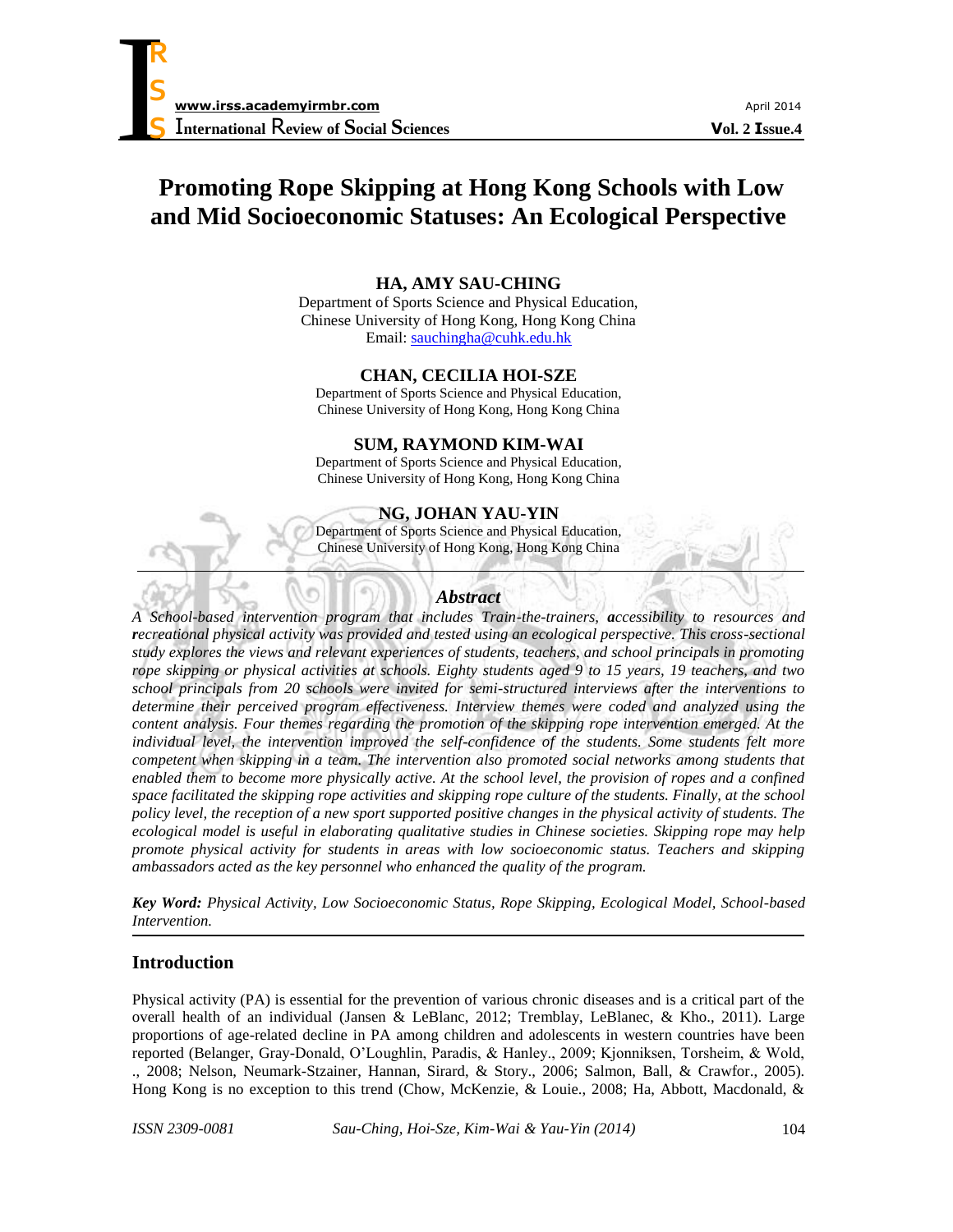

Pang., 2009; Mak & Day, 2008). The low level of PA is probably the result of reduced multiple domains, such as the decline in the quality of physical education, organized sports (Ha, Macdonald, & Pang., 2010; Buliung, Mitra, & Faulkner., 2009), and free playtime (Sirard and Slater, 2008). Several strategies were proposed to counteract low levels of PA. School-based interventions already achieved certain levels of success (Dobbins, Corby, Robeson, Husson, & Tirilis., 2009; Kriemler et al., 2011; Sallis et al., 2001; Salmon, Booth, Phongsavan, Murphy, & Timperio., 2007; van Sluijs et al., 2007;). School-based interventions may result in corresponding improvements in the school-based, out-of-school, and total PA levels (Kriemler et al., 2011).

PA levels in schools increase during periods before school lessons start and during recess time (Ridgers, Fairclough, & Stratton, 2010; Ridgers, Saint-Maurice, Welk, Siahoush, & Huberty, 2011; Ridgers, Stratton, & Gariclough, 2006; Ridgers, Stratton, Fairclough, & Twisk, 2007). School-based strategies have been successful (Ward, Saunders, & Pate., 2007), but the optimal approach for increasing PA levels has yet to be identified. Thus, researchers focused on school policy and the environment of the school playground to find better methods for increasing PA within schools (e.g., Bocarro et al., 2011). Several strategies, such as providing more space to play and using competent supervisors to promote PA, were suggested (Cardon, Van Cauwenberghe, Labarque, Haerens, & De Bourdeaudhuij., 2008). Furthermore, altering the playground environment by marking the ground and walls and providing additional portable equipment were investigated, although these studies yielded mixed results (Cardon et al., 2008, 2009; Haug, Torsheim, Sallis, & Samdal., 2010; Laningham-Foster, Foster, & McCrady., 2008; Verstraete, Cardon, De Clercq, & De ourdeaudhuij., 2006).

# **Background**

Hong Kong, a Special Administrative Region of China since 1997, is a densely populated urban city. Schools were built as multi-storey buildings where open areas for PA are usually limited. Currently, related literature regarding the effectiveness of strategies needed to increase PA levels in schools with limited spaces and resources is lacking. This is of particular relevance to Hong Kong, where there is a high population density outside of the school environment as well as primary and secondary schools whose playgrounds are also relatively smaller (Chow et al., 2008; Johns & Ha, 1999). Therefore, innovative strategies must be implemented to address such problems. Furthermore, students from lower socioeconomic areas are at an increased risk of obesity (Stamatakis, Zaninotto, Falaschetti, Mindell, & Head., 2010); thus, specialized but simple solutions are essential to address this problem (Lubans, Boreham, Kelly, & Foster., 2011; Michie, Jochelson, Markham, & Bridle., 2009). One solution that can potentially address the issue of limited physical space as well as factors related to low socioeconomic status is rope skipping. Rope skipping is a culturally popular sport in Hong Kong, and has many potential physical, social, and psychological advantages when applied within the school environment (Ha, Wong, Chan, & Fishburne, 2006). Furthermore, it is a high intensity activity (Laurson, Brown, Dennis, & Cullen., 2008; Ridley, 2008), which means that more time can be spent in moderate-vigorous PA (MVPA) during PE lessons and the students' free time.

One way of conceptualizing the interdependence among children's behavior within schools and their environment is through an ecological approach (Lohrmann, 2010; Sallis et al., 2001; Sallis et al., 2006; Ward et al., 2007). Ecological frameworks (Sallis & Owen, 2002) are unique in acknowledging multiple levels of influences, which foster children's PA. Such a framework includes five constructs as follows: (1) intrapersonal (within individuals), (2) interpersonal (among significant others), (3) organizational (among school and other organizations), (4) community or environmental (facilities and equipment), and (5) policy (school providing access to and support for PA). Given that the ecological frameworks (Sallis & Owen 2002) are unique in acknowledging multiple levels of influences on promoting health-related physical activities using quantitative methods (i.e. surveys) only a few studies used the qualitative method, such as focus groups and semi-structured interviews. Therefore, by adopting the ecological model, this study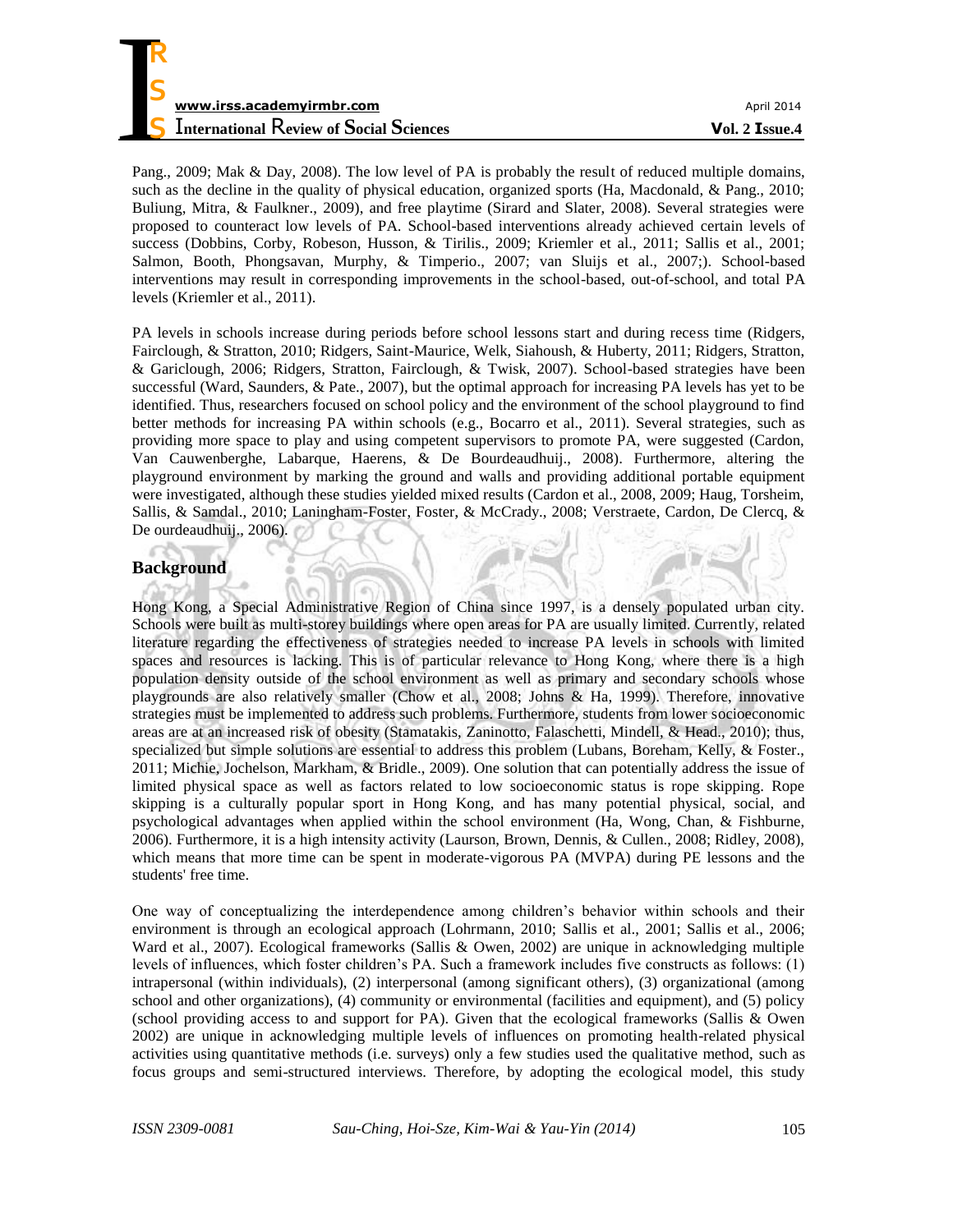

attempts to examine the views and relevant experiences of students, teachers, and school principals in promoting rope skipping or physical activities at schools.

# **Method**

### **Participants and Procedure**

To examine the effectiveness of the **STAR** skipping program, a school-based intervention, which includes Training-the-trainers (i.e., PE teachers, student sports leaders, skipping coaches, and ambassadors), promoting the **a**ccessibility to resources (ropes and activity zones) and promoting recreational PA (PE lessons and recess periods) was implemented and tested. Participants in this study comprised a subsample of school children who participated in a larger study (n=1108 from 20 schools) entitled *Coca-Cola Rope Skipping STAR Program.* To initiate and implement this health and exercise promotion program at schools, invitation letters were sent off to 8 of 18 Hong Kong districts that had schools located in areas populated by families with low- and mid-level social economic status (Census and Statistics Department, HKSAR 2010). A total of 35 schools were eventually recruited for review, and of these, 20 schools were eligible for the study, according to the matching variables. The 20 schools were then randomly assigned either to an intervention or to a comparison group according to 5 matching variables included (i) socioeconomic status, (ii) co-educational school setting, (iii) class size (n=30-40), (iv) personal PA spaces during PE lesson or recess periods (i.e., one standard basketball court size: 15 meters x 28 meters) and (v) active recess school policy. In each pair, a coin toss was used to randomize schools to either the intervention or comparison (delayed intervention) group. Ethical approval of the study was obtained from the lead author's host university prior to data collection. Participating students  $(n=1108)$  from the 20 schools received a free short-handle rope as a souvenir for their participation in this project. Apart from providing free ropes, 10 schools among the comparison groups of the study received no other support during the research period (i.e., 16 weeks). Of the 10 schools from the intervention group, a 4-week rope skipping PE lesson was required and implemented into their regular school curriculum with the components listed below:

#### Rope skipping PE lessons

The principal investigator (PI) of this present study invited coaches from the Hong Kong Rope Skipping Association (HKRSA) to develop a structured rope skipping teaching manual bundled with DVD learning materials. The purpose was to create a program to help teachers learn ways by which they can teach rope skipping within a regular 4-week period of PE lessons. Contents of the teaching and learning materials included the following: (i) demonstrations of different rope skipping styles, rope skipping curricula, lesson plans and assessment criteria; (ii) useful tips that can help teachers establish interest in rope skipping for groups during recess or after school periods at a confined school area; and (iii) a DVD that students can view with a laptop computer during recess or after school periods.

Workshops and a day camp for school teachers and student leaders

Two workshops (a total of 6 hours) and a one-day skipping camp (6 hours) were arranged from February 2012 to May 2012. The workshops and day camp provided training in basic rope skipping to over 30 teachers and 98 student sports leaders in the target primary and secondary schools. Teachers participating in the workshops received a teaching manual and a demonstration DVD to enable them to teach rope skipping during PE lessons and to establish a rope skipping corner at school. The student leaders helped set up a rope skipping corner in their respective schools and shared the fun of jumping rope with their fellow schoolmates.

Rope skipping ambassador scheme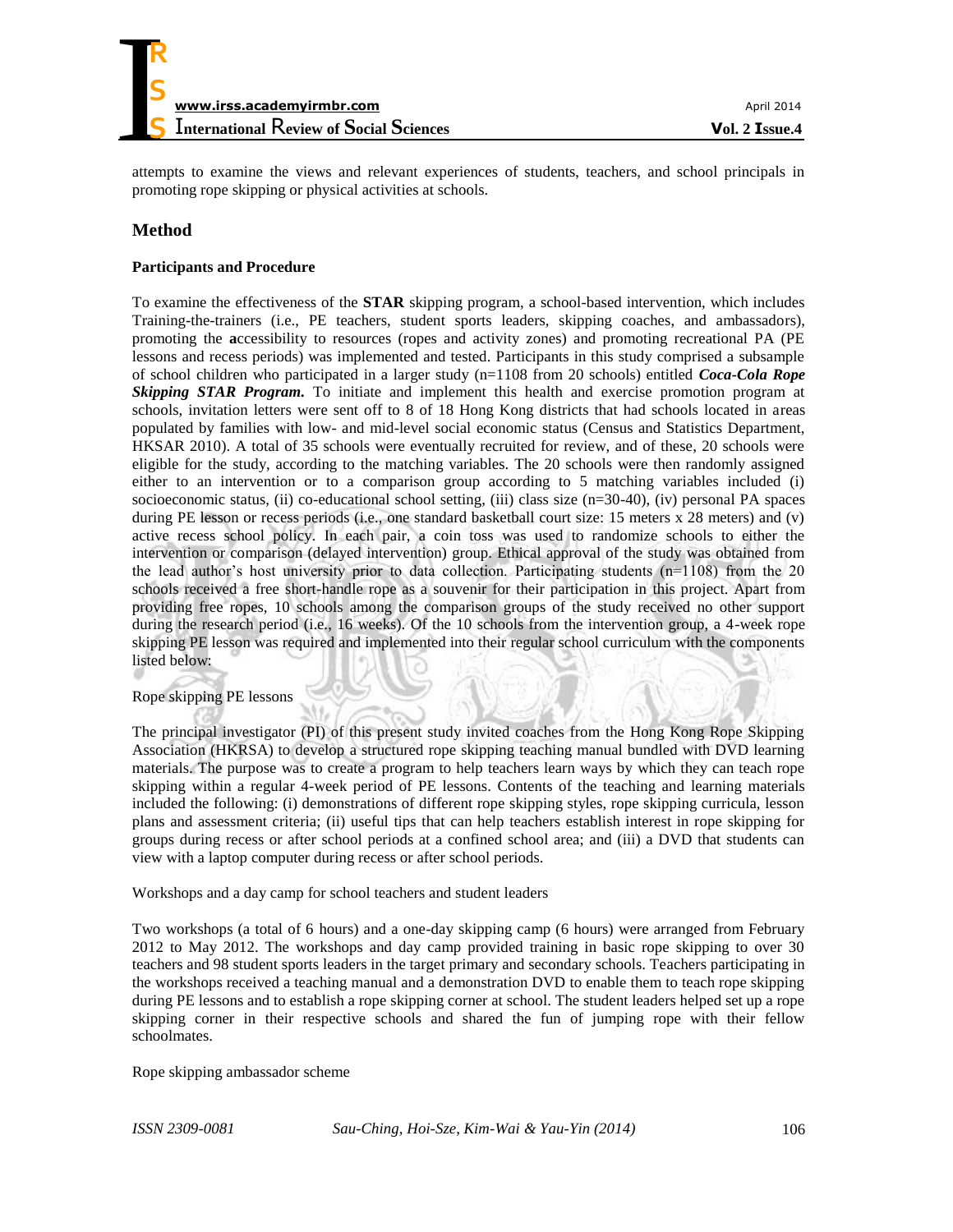| April 2014       |
|------------------|
| $Vol. 2$ Issue.4 |
|                  |

The HKRSA trainers offered assistance to PE teachers with regards teaching rope skipping. The trainers performed skipping demonstrations for two-hour sessions at schools during the research period. A total of 16 rope skipping ambassadors visited participating schools to perform skipping shows and promote the concept of active schooling.

Rope skipping recess

To develop an atmosphere of active schooling, intervention schools were encouraged to set up a rope skipping corner or a confined area where students can practice rope skipping during their recess period, lunch, or after school between March and July 2012. Each student received a booklet and an exercise diary, in which to record the frequency of their rope skipping activities and help them make rope skipping a part of their regular exercise.

### **Data Collection**

This study used a cross section of perspectives from teachers, principals, and students who volunteered to participate. A total of 80 students (42 males, 38 females), 9 to 16 years, 19 teachers (10 males, 9 females), and 2 school principals (both males) from the 20 eligible schools agreed to take part into semi-structured interviews after the intervention program. Written consent forms were obtained from school principals and parents prior to the commencement of the study. Principals and teachers were interviewed individually, whereas focus group (3 to 4 students) discussions were used to collect data from the students. Each of these interviews took 40 to 60 minutes, and all were held from June to July of 2012.

Based on the ecological frameworks, each interview began with a discussion of the study's purpose. Participating students and teachers were asked to describe in detail the individual and other factors that shaped their knowledge and behavior in relation to their PA participation in their respective schools (Table 1). The following constructs of the framework were used: (1) intrapersonal (within individuals), (2) interpersonal (among significant others), (3) organizational (among school and other organizations), (4) community or environmental (facilities and equipment), and (5) school policy (access to and support for rope skipping or other physical activities).

To ensure that questions were appropriate and presented in a way that would elicit detailed information from interviewees, the interview protocol was reviewed by an expert panel of five schoolteachers who had served in local school settings. All interviews were recorded on audio tapes. After each interview, the trained research assistants transcribed the interview data in order to maintain the rigor and validity of the research as well as to guarantee the quality of data (Patton, 2002).

### **Data Analysis**

Interview data were transcribed verbatim and were organized with the use of NVivo8. Content analysis (Patton, 2002) was used to analyze qualitative data. To ensure consistency, each interview was read and manually coded by the principal investigator at the initial stage. Subsequently, data were coded based on emerging themes that best represent that particular segment of data. The PI reviewed all transcribed data based on the general themes and conducted a secondary review. Multiple subcategories of data were coded. After the themes and related codes were identified, they were reviewed and confirmed by a co-investigator. The two reviewers agreed that diverging from the original coding was unnecessary, and proceeded with subsequent analyses. Separate data libraries were created for students, teachers, and principals. Initial responses were categorized and grouped to allow for the development of themes. To increase the likelihood of the accuracy and appropriateness of coding, recoding was allowed take place at any time during the data analysis (Patton, 2002). The trustworthiness of the present study was established through member checking (Merriam, 1998), and analyst triangulation (Patton, 2002) was used to secure the validity and the intercoder reliability (Weber, 1990).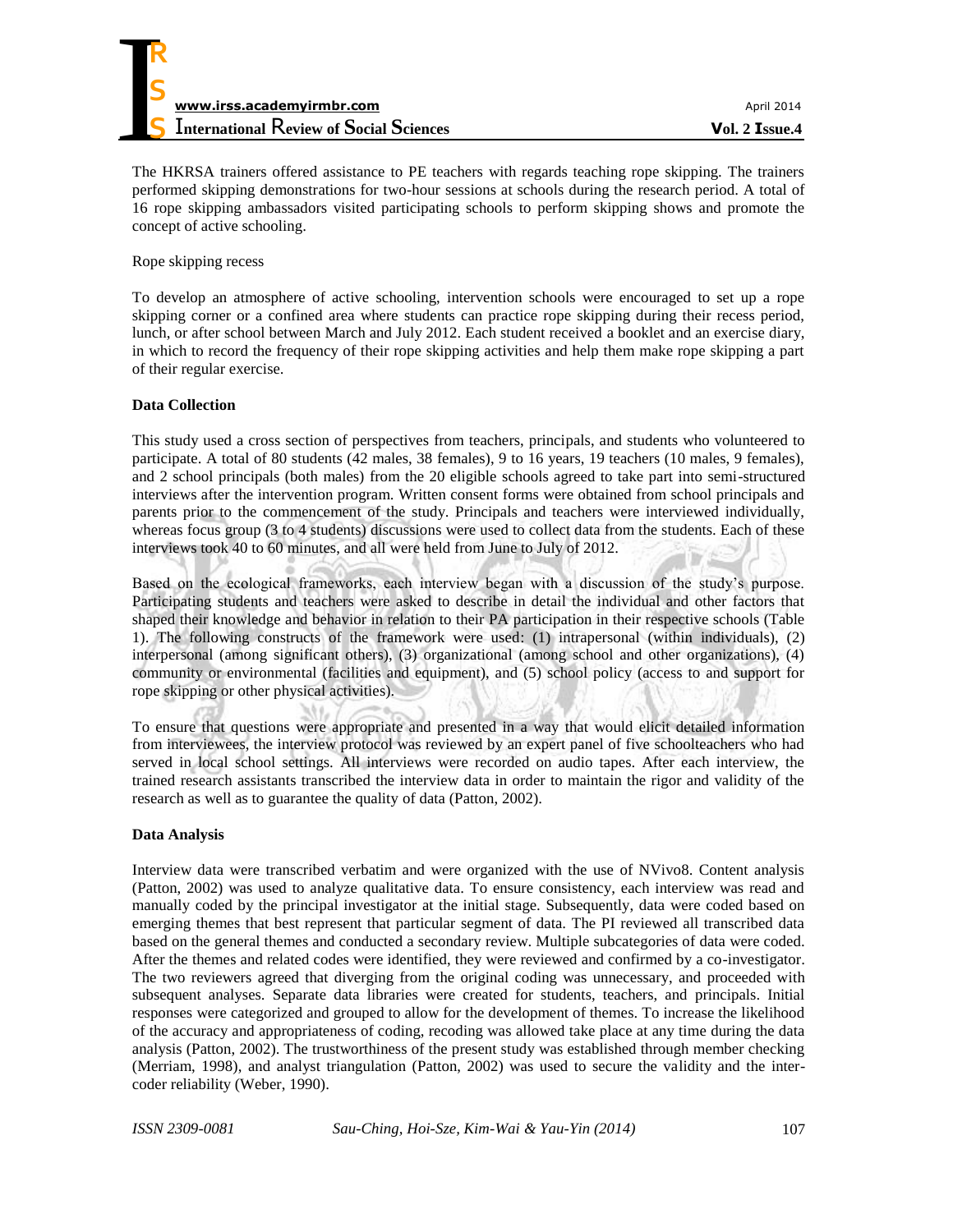Constructs of ecological framework were used to collect students, teachers, and the principals' views on the following; (1) students' physical, psychological, and social benefits from rope skipping or PA; (2) other significant factors, including parents, teachers, coaches, skipping ambassadors and student sports leaders; (3) sports organizations inside and outside of school; (4) school environmental support (i.e., facilities and equipment); and (5) school policy (access to and support for rope skipping or other forms of PA). After the transcription of interviews, the PI reviewed all data based on the aforementioned themes. Multiple subcategories of data were then coded via a secondary review of the data by the same person. If a theme emerged that did not fall within any of the abovementioned categories, a new category was created. After these themes and their subcategories were established, they were reviewed and confirmed by a second investigator until agreement between the two reviewers had been guaranteed.

# **Results**

In all, 80 students, 19 teachers, and 2 principals participated in this study; 4 themes on how intervention promoted rope skipping emerged. We analyzed the data from four levels, namely, (1) individual level, (2) social networks (among people and/or organizations), (3) school environment, and (4) school policy.

### *Individual Level*

Students' views towards the rope skipping promotion program

A total of 80 students (42 males and 38 females) agreed to take part in the interview after the intervention program. Among the participants, 43 were primary school students, of which 22 were males and 21 were females. A total of 37 secondary school students participated, of which 20 were males and 17 were females. The comparison school participants comprised 37 students, whereas 46 came from intervention schools. Among the 80 students who expressed their views on the skipping program, 45 were from the intervention group and 35 were from the comparison group. The majority of the intervention students (37 out of 45) said that they had enjoyed learning rope skipping and found that the skills they learned from the workshops were both challenging and enjoyable. They further elaborated that skipping rope did not require much space, which allowed them to skip either at school or at the open areas of their living places. One female student (intervention) said:

In the past I was not good at sports, but after having taken part in the program, I am now confident in my ability to skip rope. I never thought I could compete in sports, and I now have a chance to join a school competition with my fellow students. I have felt a great sense of achievement every time I have learned some new skipping trick. I like the team spirit, and we work together towards a common goal. The experiences enhance our friendship.

Another male student (intervention) stated,

My skill level in rope skipping has been largely improved because of this program. The more I practice, the longer I can skip rope. I feel that my cardiovascular endurance improved, and I hope I can learn more advanced skills through the program. I like the DVD my PE teacher showed us during our PE lesson. I also learned some new skills when I watched the ambassadors' performances during their school visit and through the DVD.

Students of the comparison group generally look forward to the program. They said they would like for new sports to be promoted at schools. The students were given a free rope from the program and reported trying rope skipping a few times on their own at their respective schools; however, they eventually stopped because they did not receive further instructions nor learned new tricks.

Teachers' and principals' views

*ISSN 2309-0081 Sau-Ching, Hoi-Sze, Kim-Wai & Yau-Yin (2014)* 108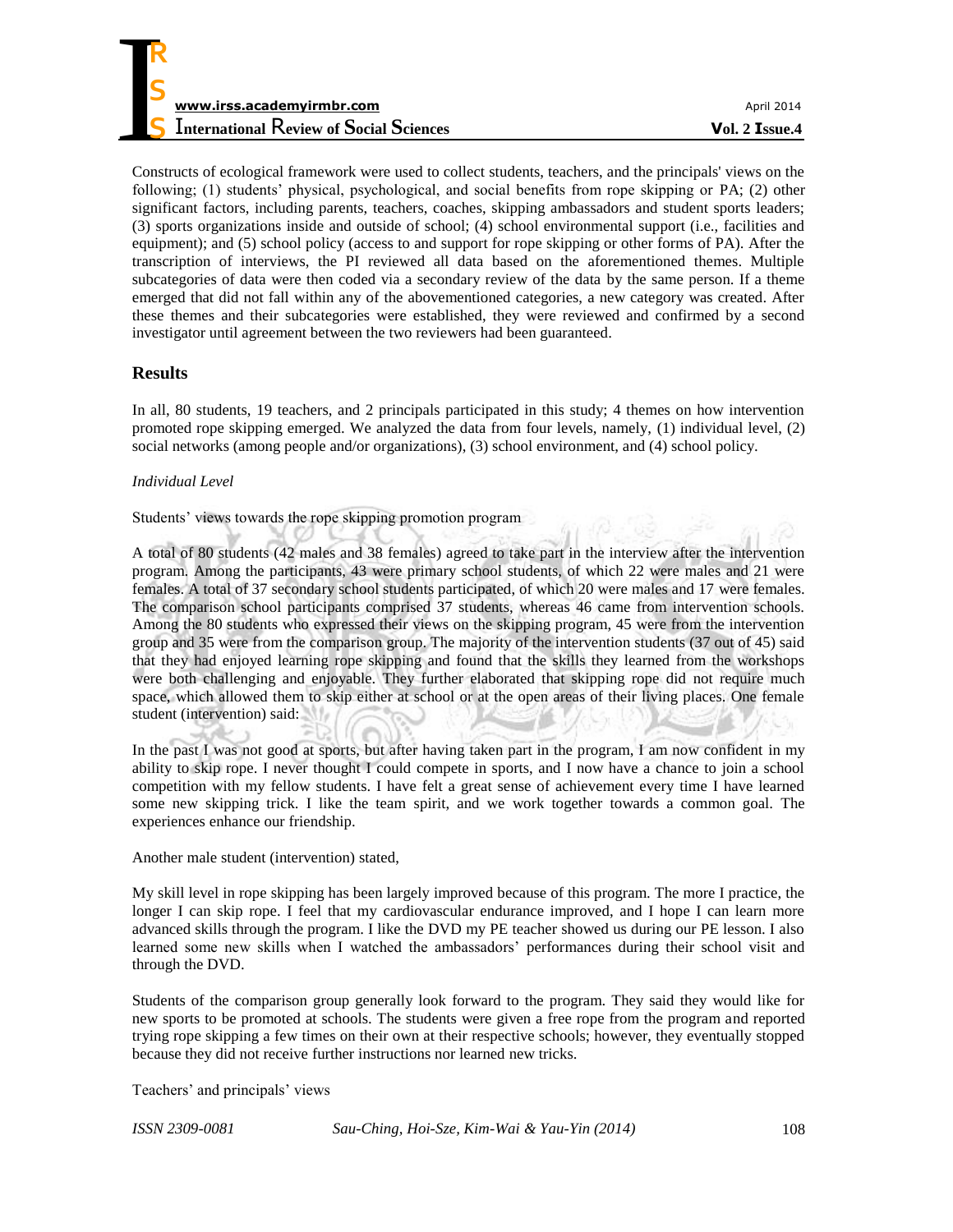| www.irss.academyirmbr.com                      | April 2014       |
|------------------------------------------------|------------------|
| <b>International Review of Social Sciences</b> | $Vol. 2$ Issue.4 |

A total of 11 teachers (7 from the intervention group and 4 from the comparison group) reflected that most of their students felt competent about rope skipping after joining the program. Although schools with comparison groups did not receive any personnel support, such as trained coaches and ambassadors, their students were willing to do rope skipping by themselves when free ropes and confined spaces at school were provided during recess time and after school hours.

Meanwhile, according to the teachers' observations, primary school students from the intervention schools liked rope skipping and tried different tricks after watching the provided DVDs. Some girls of the intervention schools told their teachers that rope skipping was more fun and enjoyable than basketball or track and field. Younger students (primary) enjoyed skipping alone, whereas older students (secondary) preferred to skip in a group with their fellow students. All teachers from the intervention group responded that both boys and girls enjoyed rope skipping. One teacher (intervention) said:

Skipping is a high impact exercise that can benefit students' physical activity levels. Our school's sports facilities and equipment are very limited. Ropes are cheap and portable, which allowed us to promote the sport easily. Boys enjoyed learning new and challenging tricks and practicing alone, while girls preferred to skip alone or in a group regardless of their skill levels. I sometimes joined the students for group skipping activities during PE lessons.

The majority of the interviewed teachers (8 from the intervention group and 7 from the comparison group) reflected that through the skipping program, they found that students became more active and motivated to move during recess periods. They further elaborated that such a program promoted at schools would increase students' awareness of health and further the concept of active schooling. Moreover, the interviewed teachers consistently said that skipping rope was easy to learn and inexpensive.

One of the school principals said:

This is the first time I have approved the participation of an external organization in promoting a sport in our school. I personally think that rope skipping does not require great resources to support, with the rope itself being cheap and portable. More importantly, I saw more and more of my students doing rope skipping during recess periods after joining this program. We started to organize inter-class skipping competitions this year. I hope we can provide more opportunities for our students to gain physical and social benefits by taking part in this easy but vigorous sport. ÷.

*Social Networks* 

Students' views

In terms of inter-personal and inter-organizational factors influencing students' participation in more exercise, students responded that parents would definitely influence their intentions. However, teachers were still the ones who determined their actions. Older students identified both teachers and their peers as key personnel who can help them form exercise habits. Looking closer at the rope skipping program, all students from the intervention group coincidentally mentioned that the skipping ambassadors were the persons who were most influential. One student said:

The skipping ambassadors are wonderful. They are very stylish and well-trained. After watching their performance in my schools, I wanted to learn from them. They motivated me to skip more because I wish to be one of them after receiving proper training. Their wonderful performances have stimulated my interests and motivated me to skip more.

Most of the students, regardless of their groups, believed that PE teachers were the ones who most strongly motivated them to move and play. They further explained that they enjoyed new sports introduced by their teachers during PE lessons or after school programs. Due to the limited spaces in their schools, the students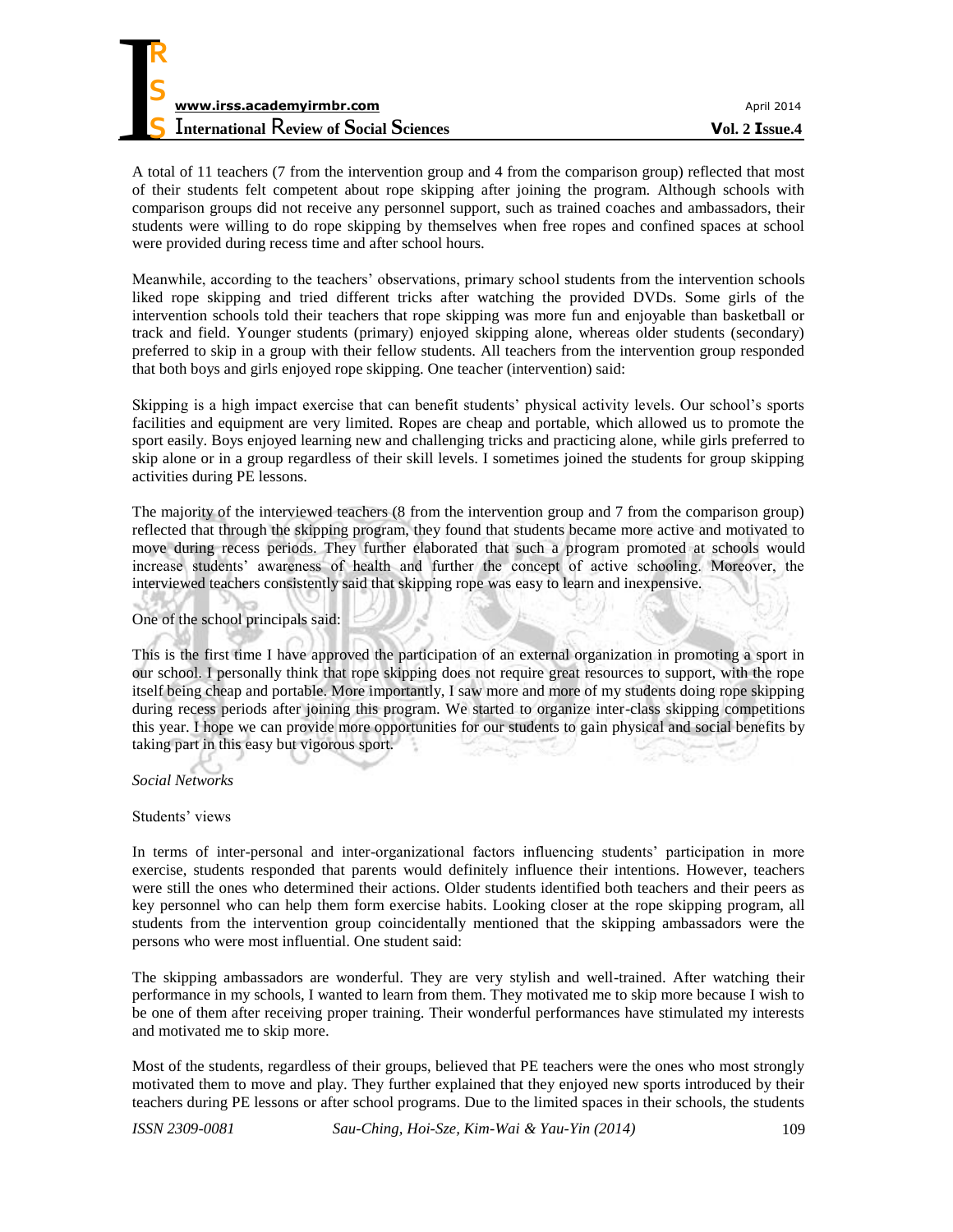found that skipping was an ideal new sport for them. Upon examining the favorite program-related activities of the students, two thirds replied that they liked the skipping workshops and the day camp most. During these activities, students were able to meet new friends and watch the skipping ambassadors of the HKRSA, from whom they could learn new skills. One of the students said:

I have made some new friends after joining the rope skipping workshops. We also chatted over the phone some time and discussed the tricks we learned from the workshops or from other sources. We started to join our own school skipping team. My school hired one of the skipping ambassadors to coach our team.

### Teachers' and principals' views

**R**

Teachers from both groups said that the participation rate at school would have been higher if parents supported and encouraged their children to join the sports program. One teacher stated:

Parents are more concerned with the academic development of their child. Once the results of school work are not satisfactory, they tend to cut the sports-related activities of their children. Without parental support, teachers would have a hard time asking their students to join skipping programs and competitions. Furthermore, parents from low-income groups often restrict their children's PA participation after school, because they often need their children's help to do housework or look after younger children in the family.

Apart from parents, almost all teachers admitted that they played an important role in influencing students to participate in more sports activities. PE teachers generally act as role models, PA motivators, promoters, and organizers at schools. For example, they can encourage students to play more sports by joining some inter-class competitions. Moreover, if teachers are willing to take up more duty posts to maintain skipping zones at schools, students may have more opportunities to skip at schools. All teachers strongly agreed that the workshops and day camp organized by the HKRSA were useful and supportive. Teachers further elaborated that with assistance from the ambassadors or coaches from the HKRSA, they felt more capable of organizing skipping competitions at school. All teachers stated that the teaching materials (provided by the HKRSA) were useful and enriched their knowledge on how to plan and teach rope skipping as part of their PE lesson plans. In addition, more than half of the intervention teachers liked the idea of using DVDs because many rope skipping tricks were too difficult for them to personally demonstrate to their students. In examining the role of other personnel in motivating the students to participate in the program, all teachers from the intervention group observed that the HKRSA ambassadors were the ones who most strongly influenced the students. They confirmed that ambassadors were able to strongly motivate students to skip rope because they can demonstrate highly difficult tricks to them and guide them toward further improvement. Both school principals recalled that the skipping performance hosted by ambassadors was spectacular. One of the principals said:

A rope is a simple piece of equipment, but the boys can play with it very well. The performance (provided by the HKESA) really opened up my eyes about rope skipping. In the past I knew very little about this sport, and I even thought it was *just*an easy game. After watching the performance, I felt that rope skipping could be widely promoted in my school. It requires little equipment and can provide a lot of fun, but challenging learning experiences to my students. It does not only train physical skills but also nurtures one's creativity and collaboration.

#### *School environment*

#### Students' views

Most students from both groups believed that their schools' limited space and sports facilities were not good enough. One female student from the comparison group said:

Our school is so small, and during recess periods, we can only play table tennis (two tables were placed in the school hall) or basketball (one basketball court). We have to take turns playing table tennis during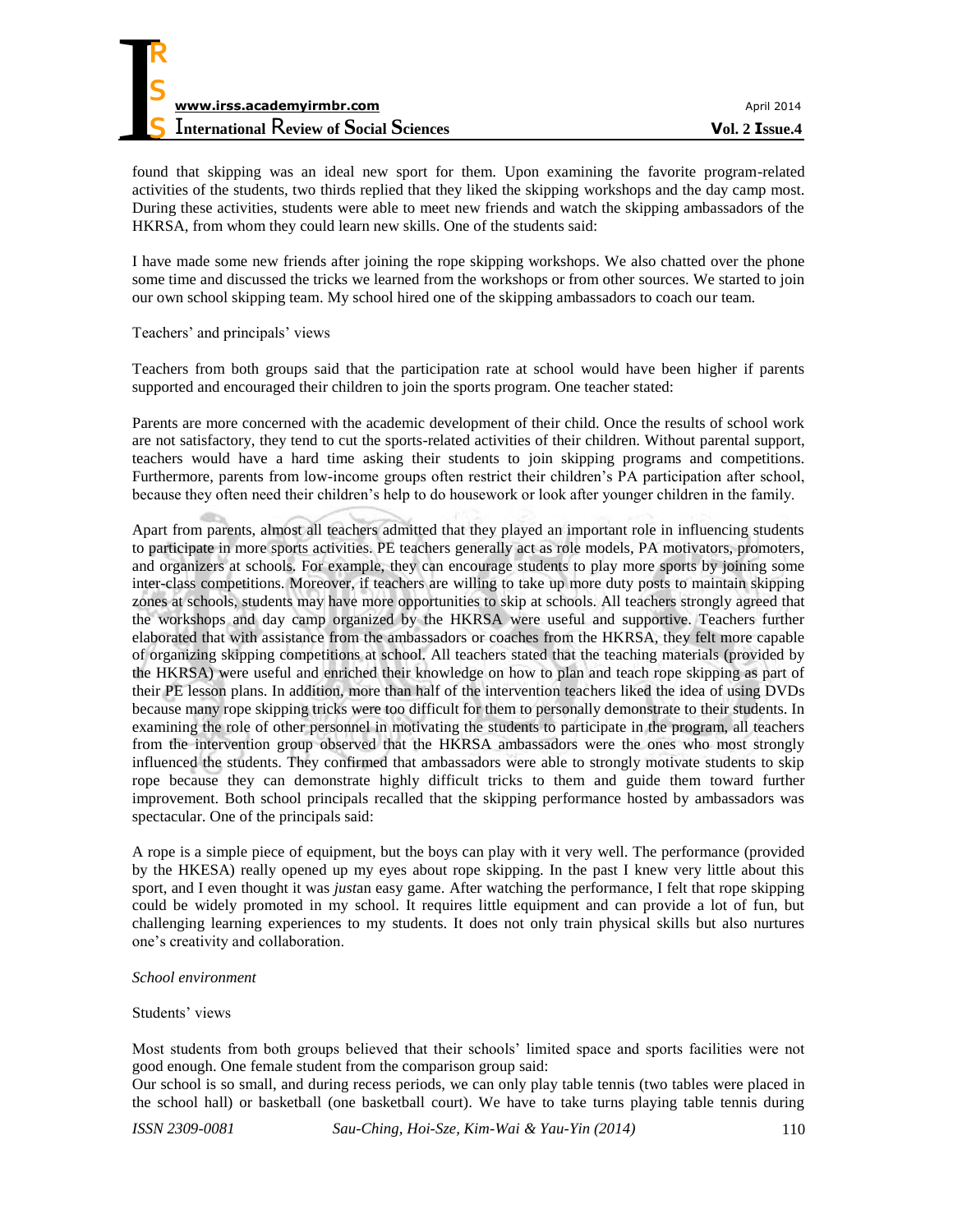

recess, the line is long, and we don't want to wait. The basketball court is always occupied by the school team or by other boys. Girls seldom go to basketball courts to play. I choose to stay in the classroom to chat with my classmates.

However, nearly all students from the intervention group agreed that their schools were able to provide sufficient space (such as half of a basketball court) and ropes for them to skip more during recesses (10:05 a.m. to 10:20 a.m.; 11:35 a.m. to 11:45 a.m.) and other times (1:25 p.m. to 1:45 p.m. as lunch break). When the school provided ropes and a designated space during recesses and lunch breaks, more students were able to exercise at school. One male student from the intervention group recalled:

After joining this program, I think our school can provide enough ropes for us to play with. I know these ropes were provided through the program, which consisted of short and long ropes for different practice purposes. The qualities of the ropes were much better than our old ones.

#### Teachers' and principals' views

A total of 16 out of 19 school teachers reported that it was quite impossible for their students to play sports that require a lot of space. Owing to the limited space available for sports and PAs in their respective schools. Instead, teachers must reserve venues and facilities outside of their schools in order to support PE lessons or team sports training. In Hong Kong, most of the schools built before the year 2000 are relatively smaller, and only allocated one basketball court, one volleyball court, and a small cover playground for PE lessons and students' PAs. Both school principals shared that the land in Hong Kong is so expensive and limited; furthermore, all Hong Kong schools have a total student and staff population of almost 1000. Thus, unlike international schools or other private schools in Hong Kong, government and subsidized schools can only provide very limited spaces for students' sports activities such as swimming, tennis, baseball, or fitness training (at a well-equipped gymnasium). Those are the sports rarely included in the Hong Kong PE curriculum. One teacher from the intervention group said:

As rope skipping is fun and requires little space for promotion, my school principal liked the idea very much and agreed to join the program instantly. Since we joined the program, more and more of our students and teaching staff members have skipped together during their free times. Students can either skip in the basketball court or at the covered playground. Although we use little space to move, we found the intensity of the activity to be relatively high.

*School Policy* 

#### Students' views

When we asked students' views regarding school policies on promoting active schooling, they were all happy with the active recess policy they had at their present schools. Students from both groups reflected that not all Hong Kong schools approved of students playing sports during recess periods, and only sports teams were allowed to use the sports facilities after school. After joining this skipping program, the intervention students became more willing to use the available limited spaces to skip rope during recess and after school. However, they commented that school recess periods are generally too short (only 10 to 15 minutes long) for them to play for as long as they would like. They hoped that their schools would consider extending the length and number of recess periods so that they can skip rope and relax more.

#### Teachers' and principals' views

All teachers and both interviewed principals agreed that the support and openness of the school principals were the determining factors for promoting new sports, such as skipping rope, at schools. When schools can provide a more balanced learning experience to nurture students' intellectual, social, psychological, moral and physical aspects, students can learn more holistically and dynamically. Chinese societies have long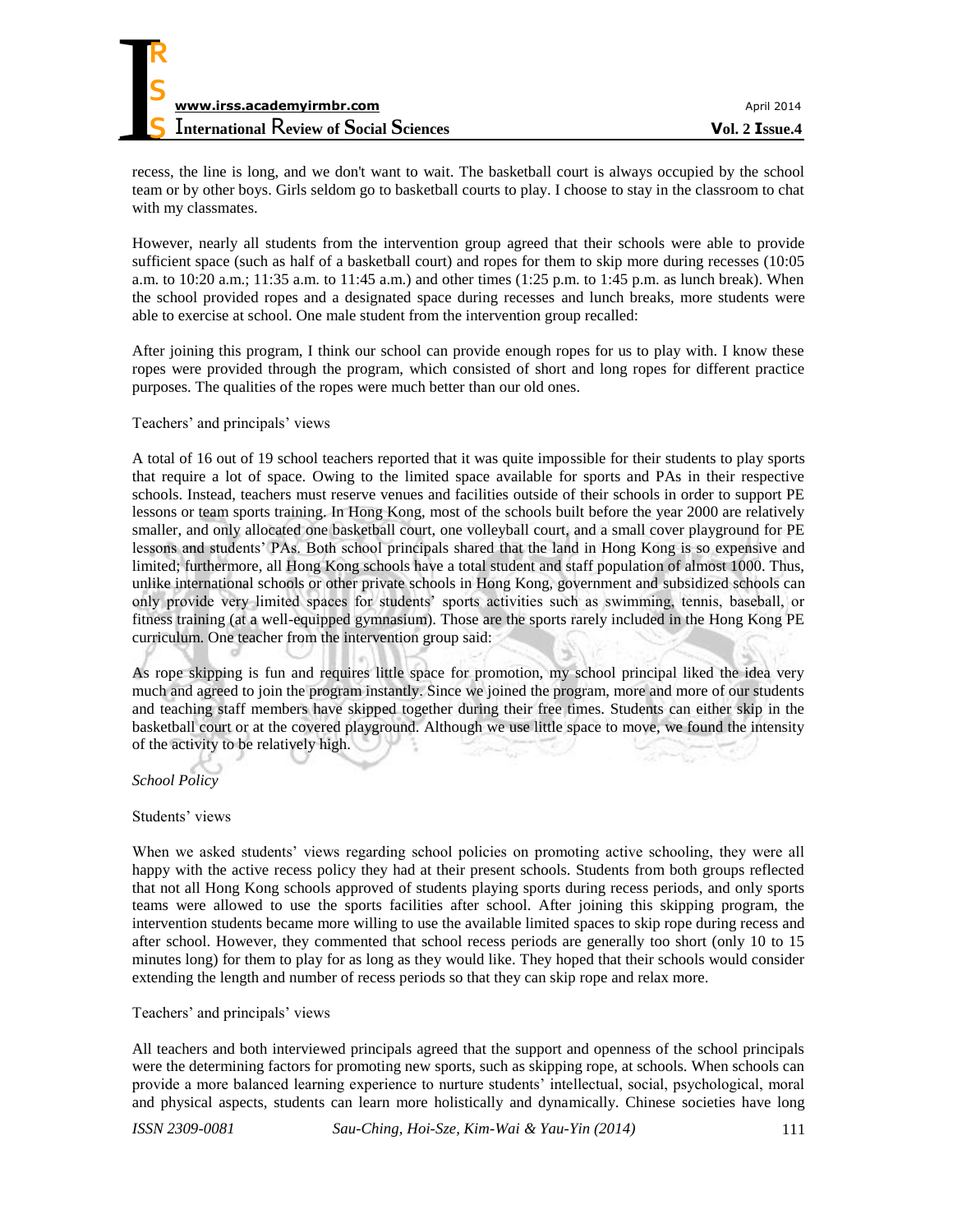

emphasized intellectual growth and development for the youth. Thus, there is an urgent call for schools to consider providing more active and balanced schooling for the new generation.

# **Conclusion and Implications**

This qualitative investigation provided evidence of the effectiveness, as perceived by students, teachers, and school principals, of a school-based PA intervention in schools situated in areas with low to midsocioeconomic students in Hong Kong. The ecological framework was used to identify multiple levels of influences of the intervention. To the authors' knowledge, this is the first study which employed the ecological approach to examine students' PA engagement in Chinese societies. Data from interviews and focus group sessions suggested that the intervention was successful in promoting PA, or more specifically rope skipping at schools. It is evident that the intervention was successful in enhancing students' engagement in PA in schools with limited space and resources. The results support the use of rope skipping as an activity to promote PA in children from families at lower socioeconomic statuses.

Students found the workshops to be challenging and enjoyable (i.e., intrapersonal). However, an effective PA intervention may need to support students' PA at other levels within the ecological framework. Responses from teachers and principals suggest that the provision of low-cost rope skipping equipment (i.e., environmental) and personnel support from coaches and skipping ambassadors (i.e., interpersonal) are also crucial in motivating students to engage in PA. These ambassadors act as facilitators to inspire and support involvement in rope skipping would definitely encourage students' participation in PA and an active school life. It is not surprising that parents also play a significant role in their children's healthrelated behaviors, yet teachers serve an equally important role in motivating children to become more active in schools. Results from this study are consistent with previous research that suggests teachers could act as a role model to facilitate students' participation in physical activities.

Additionally, instructional technology in education has influenced the way educators plan, design instruction, and assess their students (Gibbone, Rukavina, & Silver, 2010). Technology use has great potential in physical education pedagogy. The use of instructional DVDs to demonstrate rope skipping skills was well-received by students and teachers in the present study. Future interventions should also consider using new technology to promote new skills or activities. Finally, results of this study suggest that limited sports facilities and space, and the lack of administrative support and policy on active schooling may inhibit PA of students during school time. The ecological perspective combines environmental and policy level components rather than addressing a conventional unitary focus on individual-level factors, and could give a better direction to the design of effective school-based interventions for improving children's physical activity participation.

### **Acknowledgements**

Thanks to the schools and students who participated in this research.

# **Funding**

This work was supported by The Coca Cola Foundation 2011-2012.

### **References**

Bélanger M., Gray-Donald K., O'Loughlin J., Paradis G., & Hanley J. (2009). When adolescents drop the ball: Sustainability of physical activity in youth. *American Journal ofPreventiveMedicine*, 37(1), 41- 49.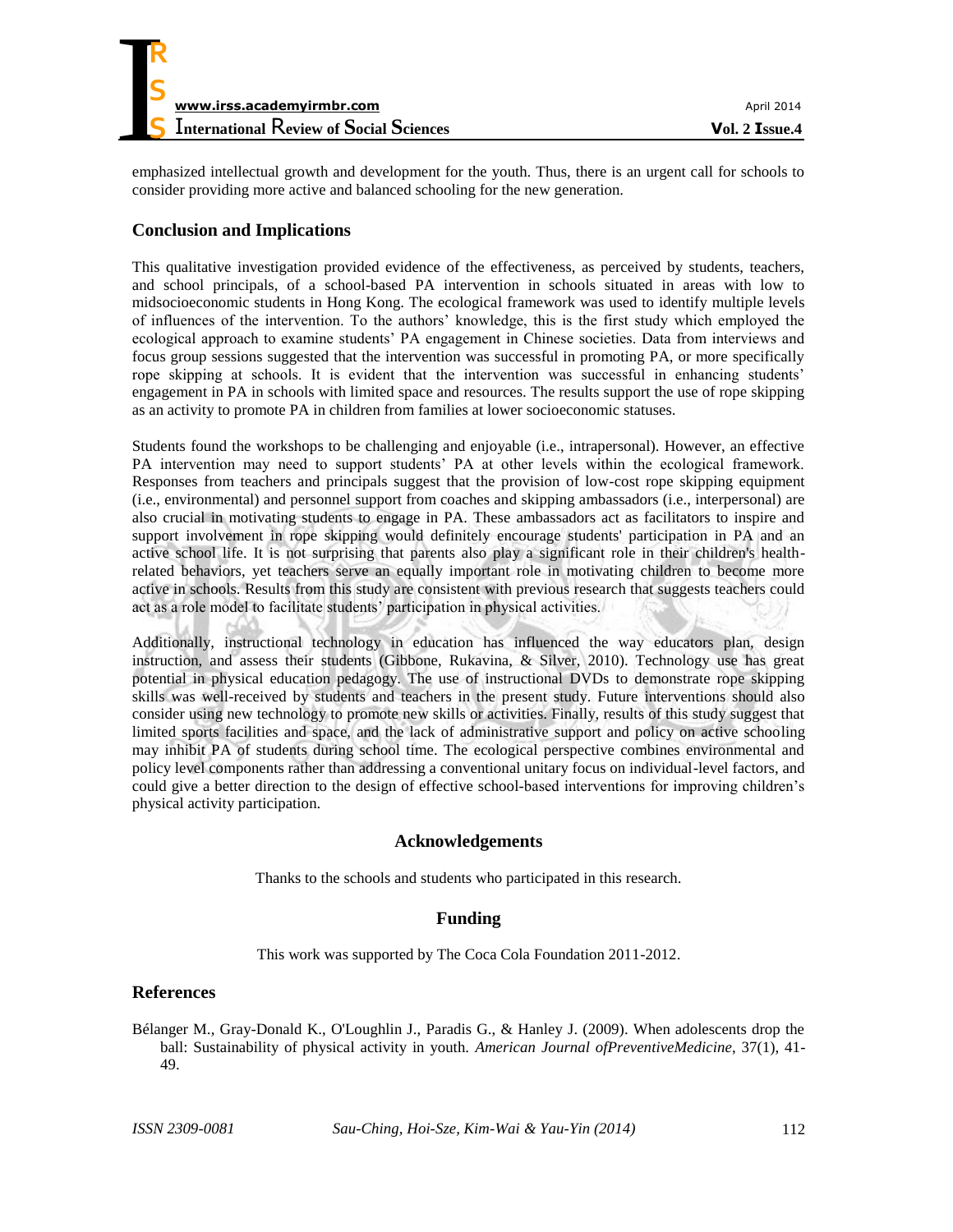- BocarroJ. N., Kanters M. A., Cerin E.,Floyd, M., Casper, J., Suau, L., & McKenzie, T, . (2012). School sport policy and school-based physical activity environments and their association with observed physical activity in middle school children. *Health & Place*,18(1), 31-38.
- Bourdeaudhuij, I. (2010). Effectiveness of school-based interventions in Europe to promote healthy nutrition in children and adolescents: Systematic review of published and 'grey' literature. *BritishJournal ofNutrition*, 103(6):781-797.
- Buliung,R. N., Mitra,R., & Faulkner,G. (2009). Active school transportation in the Greater TorontoArea, Canada: An exploration of trends in space and time (1986-2006). *PreventiveMedicine*, 48(6), 507-512.
- Cardon,G., Labarque,V., Smits,D., & Bourdeaudhuij,I. D. (2009). Promoting physical activity at the preschool playground: The effects of providing markings and play equipment. *PreventiveMedicine*, 48(4), 335-340.
- Cardon,G., Van Cauwenberghe,E., Labarque,V., Haerens,L., & De Bourdeaudhuij,I. (2008). The contribution of preschool playground factors in explaining children's physical activity during recess. International *Journal of Behavioral Nutrition and Physical Activity*, 5(1), 1-6.
- Census and Statistics Department. (2012).*2011 PopulationCensus Graphic Guide*.Hong Kong.
- Chow, B. C., McKenzie,T. L.,&Louie,L. (2008). Children's physical activity and environmental influences during elementary school physical education. *Journal of TeacherPhysicalEducation*,27(1), 38-50.
- Dobbins,M., De Corby,K., Robeson,P., Husson,H., & Tirilis,D. (2009). School-based physical activity programs for promoting physical activity and fitness in children and adolescents aged 6-18. *Cochrane Database of Systematic Reviews*, 1(1).
- Gibbone,A., Rukavina,P.,&Silverman,S. (2010). Technology integration in secondary physical education: Teachers' attitude and practice. *Journal of Educational Technology Development and Exchange*, 3(1),27-42.
- Ha,A., Abbott,R., Macdonald,D.,&Pang,B. (2009). Comparison of perceived support for physical activityand physical activity related practices of children and young adolescents in Hong Kong and Australia. *European Physical Education Review*,15(2),155-173.
- Ha,A. S., Macdonald,D., Pang,B. O. H. (2010). Physical activity in the lives of Hong Kong Chinese children. *Sport, Education and Society*,15(3),331-346.
- Haug,E., Torsheim,T., Sallis,J. F., & Samdal,O. (2010).The characteristics of the outdoor school environment associated with physical activity. *Health EducationResearch*, 25(2), 248-256.
- Ha,A. S, Wong,S., Chan,D. W., & Fishburne,G. (2006). Effects of a skipping and health education program among school children in Hong Kong. *Journal of Research in Health, Physical Education, Recreation, Sport and Dance*, 42(1),14-19.
- Janssen,I., & LeBlanc,AG. (2010). Review Systematic review of the health benefits of physical activity and fitness in school-aged children and youth. I*nternational Journal of Behavioral Nutrition and Physical Activity*, 7:40.
- Johns,D.,&Ha,A. S. (1999). Home and recess physical activity behaviours of Hong Kong children. *ResearchQuarterly ofExerciseand Sport*, 70(3),319-323.
- Kjønniksen,L., Torsheim,T., & Wold,B. (2008). Tracking of leisure-time physical activity during adolescence and young adulthood: A 10-year longitudinal study. *International Journal of Behavioral Nutrition and Physical Activity*, 5:69.
- Kriemler,S., Meyer,U., Martin,E., Van Sluijs,E. M. F., Andersen,L. B., & Martin,B. W. (2011). Effect of school-based interventions on physical activity and fitness in children and adolescents: A review of reviews and systematic update. *BritishJournalof Sport Medicine*, 45(11), 923-930.
- Lanningham‐Foster,L., Foster,R. C., & McCrady,S. K.(2008). Changing the school environment to increase physical activity in children. *Obesity*, 16(8),1849-1853.
- Laurson,K. R., Brown,D. D., Dennis,K. K.,& Cullen,R. W. (2008). Heart rates of high school physical education students during team sports, individual sports, and fitness activities. *ResearchQuarterly ofExercise and Sport*,79(1), 85-91.
- Lohrmann,D. K. (2010). A complementary ecological model of the coordinated school health program. *Journal of School Health*, 80(1), 1-9.

**R**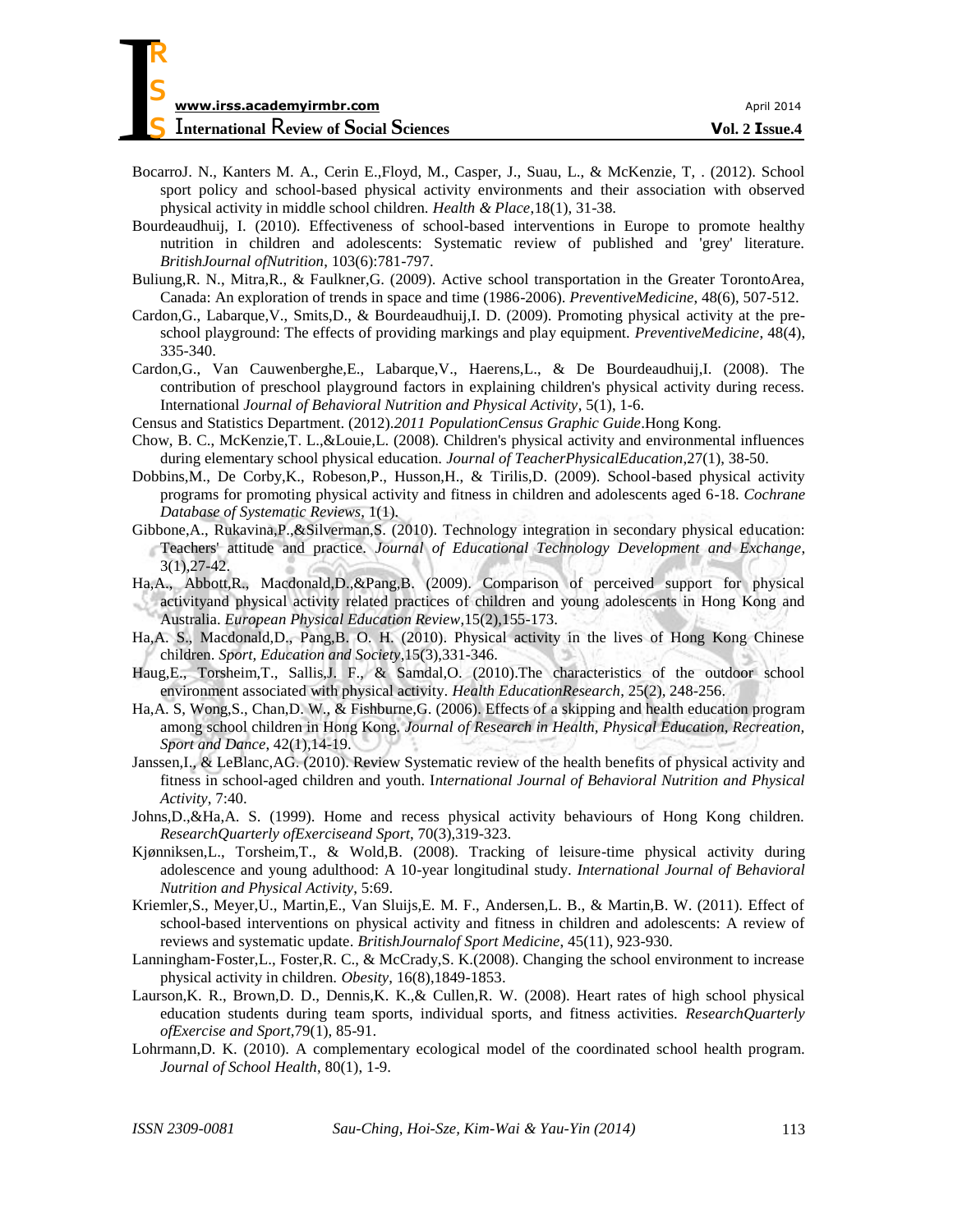- Lubans,D. R., Boreham,C. A., Kelly,P., & Foster,C. E. (2011). The relationship between active travel to school and health-related fitness in children and adolescents: a systematic review. *International Journal of Behavioral Nutrition and Physical Activity*, 8:5.
- Merriam,S. B. (1998).*Qualitative Research and Case Study Applications in Education*. 2nd ed. San Francisco, CA: Jossey-Bass Publishers.
- Michie,S., Jochelson,K., Markham,W. A. , & Bridle.C. (2009). Low-income groups and behaviour change interventions: A review of intervention content, effectiveness and theoretical frameworks. *Journal of Epidemiology and Community Health*, 63(8), 610-622.
- Nelson,M. C., Neumark-Stzainer,D., Hannan,P. J.,Sirard,J. R., & Story,M. (2006). Longitudinal and secular trends in physical activity and sedentary behavior during adolescence. *Pediatrics*,118(6), e1627-e1634.
- Patton,M. Q. (2002).*Qualitative Research and Evaluation Methods*. 3rd ed. Thousand Oaks, CA: Sage Publications.
- Ridgers,N. D., Fairclough,S. J., & Stratton,G. (2010). Variables associated with children's physical activity levels during recess: The A-CLASS project. *International Journal of Behavioral Nutrition and Physical Activity*, 7:1.
- Ridgers,N. D, Saint‐Maurice, P.F, Welk,G. J., Siahpush,M., & Huberty,J. (2011). Differences in physical activity during school recess. *Journal ofSchool Health*, 81(9), 545-551.
- Ridgers,N. D., Stratton,G., & Fairclough,S. J. (2006). Physical activity levels of children during school playtime. *Sports Medicine*, 36(4), 359-371.
- Ridgers,N. D., Stratton,G., Fairclough,S. J., & Twisk,J. W. R. (2007). Children's physical activity levels during school recess: A quasi-experimental intervention study. *International Journal of Behavioral Nutrition and Physical Activity*, 4:19.
- Ridley,K., & Olds,T. S.(2008).Assigning energy costs to activities in children: A review and synthesis. *Medicine &Science in Sports & Exercise*, 40, 1439-1446.
- Sallis,J. F., Conway,T. L., Prochaska,J. J., McKenzie,T. L., Marshall,S. J., & Brown,M. (2001). The association of school environments with youth physical activity. *AmericanJournal ofPublic Health*, 91(4), 618-620.
- Sallis,J. F., Cervero,R. B., Ascher,W., Henderson,K. A., Kraft,M. K., & Kerr,J. (2006). An ecological approach to creating active living communities. *AnnualReview ofPublic Health*, 27, 297-322.
- Sallis,J. F., & Owen,N. Ecological models of health behavior. (2002). In: Glanz K, Rimer BK, Viswanath K, eds. *Health Behavior and Health Education: Theory, Research, and Practice*. 3rd ed. San Francisco, CA: Jossey-Bass: 462-484.
- Salmon,J., Ball,K., Crawford,D., Booth, M., Telford, A., Hume, C., Jolley, D., & Worsley, A. (2005). Reducing sedentary behavior and increasing physical activity among 10-year-old children: Overview and process evaluation of the 'Switch-Play' intervention. *Health PromotionInternational*, 20(1), 7-17.
- Salmon,J., Booth,M. L., Phongsavan,P., Murphy,N., & Timperio,A. (2007). Promoting physical activity participation among children and adolescents. *Epidemiologic Reviews*,29(1), 144-159.
- Stamatakis,E., Zaninotto,P., Falaschetti,E., Mindell,J.,& Head,J.. (2010). Time trends in childhood and adolescent obesity in England from 1995 to 2007 and projections of prevalence to 2015. *Journal of Epidemiology and Community Health*, 64(2), 167-174.
- Tremblay,M. S., LeBlanc,A. G., Kho,M. E., Saunders, T., Larouche, R., Colley, R., Goldfield, G., & Gorber, S.(2011). Systematic review of sedentary behaviour and health indicators in school-aged children and youth. *International Journal of Behavioral Nutrition and Physical Activity*, 8:98.
- Van Cauwenberghe E, Maes L, Spittaels H., Lenthe, F., Brug, J., Oppert, J., & Verstraete,S. J., Cardon,G. M., De Clercq,D. L., & De Bourdeaudhuij,I. M. (2006). Increasing children's physical activity levels during recess periods in elementary schools: The effects of providing game equipment. *EuropeanJournal ofPublic Health*, 16(4), 415-419.
- Ward,D. S., Saunders,R. P., Pate,& R. R. (2007).*Physical Activity Interventions in Children and Adolescents*. Champaign, IL: Human Kinetics.
- Weber,R. P. *Basic Content Analysis*. (1990). 2nd ed. Newbury Park, CA: Sage Publications.

**R**